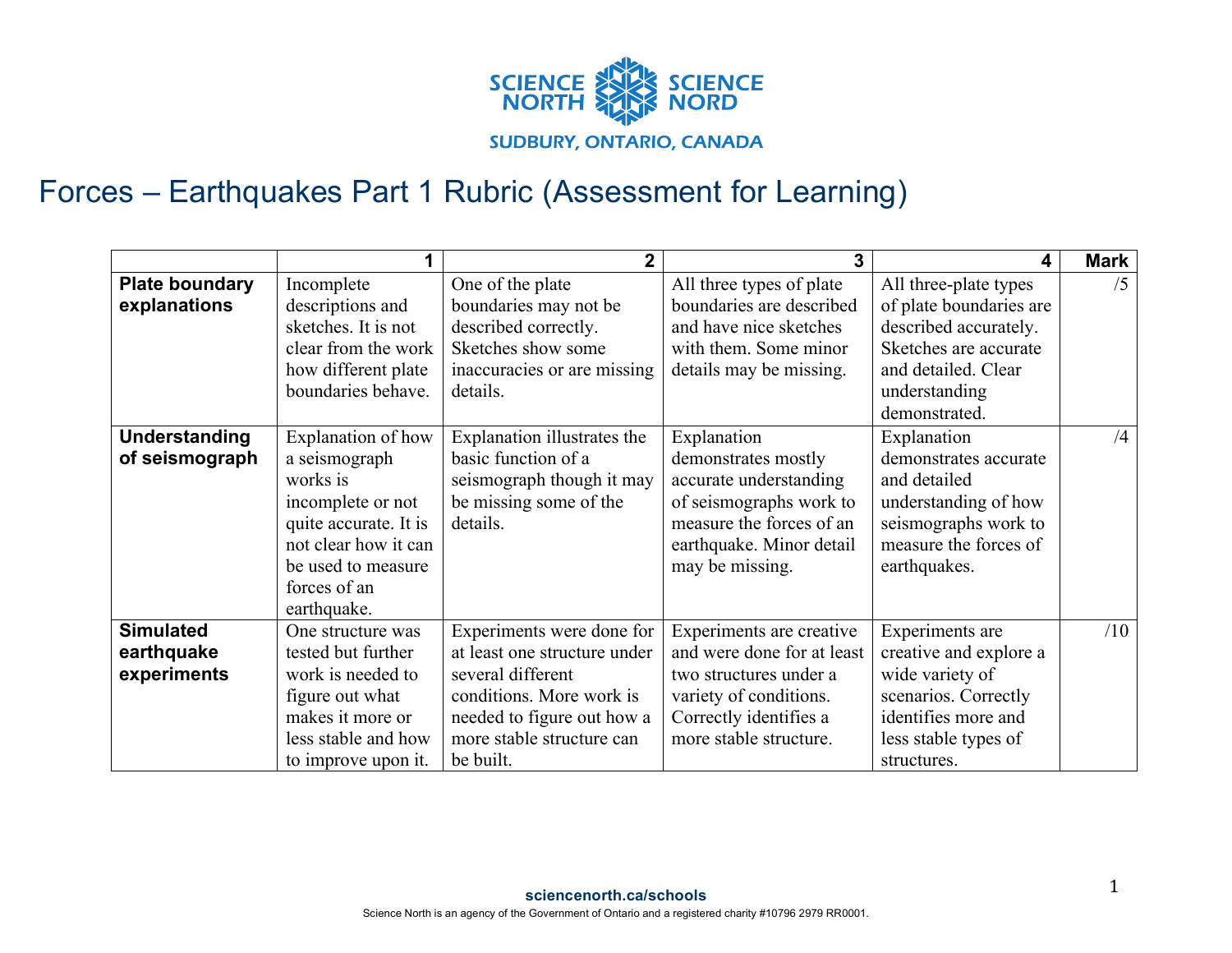| <b>Understanding</b><br>of forces                                    | One of the forces is<br>identified but it<br>isn't clear yet how<br>other forces come<br>into play or why a<br>building may be<br>more or less stable. | Some of the forces are<br>correctly identified. The<br>importance of internal<br>forces in a building is not<br>fully demonstrated.                 | Most of the external and<br>internal forces are<br>considered.<br>Demonstrates a good<br>understanding of how<br>external forces affect the<br>structure.                     | All the external and<br>internal forces are<br>considered.<br>Demonstrated<br>understanding of how<br>these forces interact<br>with each other to<br>affect the overall<br>stability of the<br>structure. | /5  |
|----------------------------------------------------------------------|--------------------------------------------------------------------------------------------------------------------------------------------------------|-----------------------------------------------------------------------------------------------------------------------------------------------------|-------------------------------------------------------------------------------------------------------------------------------------------------------------------------------|-----------------------------------------------------------------------------------------------------------------------------------------------------------------------------------------------------------|-----|
| <b>Earthquake</b><br>resistant<br><b>structural</b><br>modifications | At least one<br>modification was<br>attempted but no<br>improvement was<br>achieved.                                                                   | Showed creativity in<br>experimenting with at least<br>one modification. May not<br>have been successful in<br>improving stability of<br>structure. | Showed creativity and<br>ingenuity in<br>experimenting with at<br>least two modifications.<br>Some improvement in<br>structures ability to<br>withstand earthquakes.          | Showed creativity and<br>ingenuity in<br>experimenting with a<br>variety of<br>modifications.<br>Significantly<br>improved structures<br>ability to withstand<br>earthquakes.                             | /10 |
| <b>Overall quality</b>                                               | The project needed<br>a bit more<br>attention. The<br>explanations and<br>drawings are<br>incomplete or<br>rushed.                                     | A few area of the project<br>could use a bit more<br>attention. Some of the<br>drawings and explanations<br>are well done and show<br>creativity.   | The overall quality of the<br>project meets<br>expectations.<br>Explanations and<br>drawings are good in<br>general and show some<br>creativity. Good visual<br>presentation. | The overall quality of<br>the project exceeds<br>expectations. Detailed<br>explanations and<br>drawings, creative<br>experiments and great<br>visual presentation.                                        | /5  |